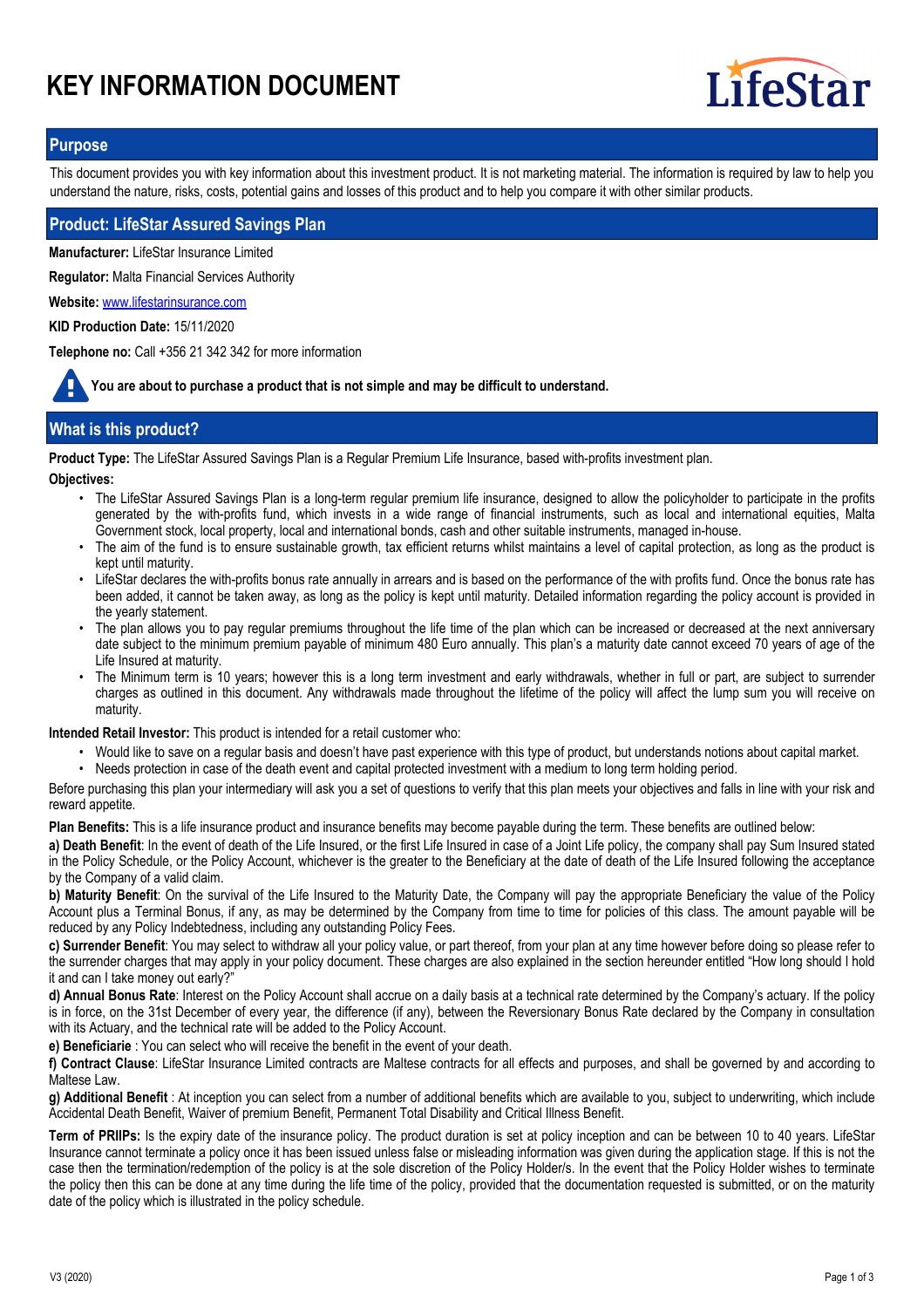## **What are the risks and what could I get in return?**



- The Summary Risk Indicator, seen hereunder, is a guide to the level of risk of this plan carries when compared to other products. It shows how likely it is that the product will lose money because of movements in the markets or because we are unable to pay. •
- We have classified this fund in risk category 2 (out of 7), which is considered a low risk class. This rates the potential losses from future performance at a low level. The lowest category does not mean a risk free investment. •
- The product may include early exit penalties, which are described in the section "How long should I hold it and can I take my money out early?".

### **Performance Scenarios**

**Market developments in the future cannot be accurately predicted. The scenarios shown are only an indication of some of the possible outcomes based on recent returns. Actual returns could be higher or lower.**

| Investment $[6 1,000]$        |                                                    |             |             |             |
|-------------------------------|----------------------------------------------------|-------------|-------------|-------------|
| Insurance Premium $[6 0]$     |                                                    |             |             |             |
| Scenarios                     |                                                    | 1 year      | 10 years    | 20 years    |
| <b>Survival Scenarios</b>     |                                                    |             |             |             |
| <b>Stress scenario</b>        | What you might get back after costs                | € 0.00      | € 9,040.79  | € 19,224.38 |
|                               | Average return each year                           | $-100.00\%$ | $-1.00\%$   | $-0.20%$    |
| Unfavourable scenario         | What you might get back after costs                | € 0.00      | € 10,870.81 | € 27,990.94 |
|                               | Average return each year                           | $-100.00\%$ | 0.84%       | 1.69%       |
| Moderate scenario             | What you might get back after costs                | € 0.00      | € 12,035.45 | € 32,538.59 |
|                               | Average return each year                           | $-100.00\%$ | 1.87%       | 2.46%       |
| Favourable scenario           | What you might get back after costs                | € 0.00      | € 13,425.88 | € 38,201.81 |
|                               | Average return each year                           | $-100.00\%$ | 2.99%       | 3.29%       |
| Accumulated invested amount   |                                                    | € 1,000.00  | € 10,000.00 | € 20,000.00 |
| <b>Death scenarios</b>        |                                                    |             |             |             |
| Insured event                 | What your beneficiaries might get back after costs | € 717.25    | € 12,155.81 | € 32,863.98 |
| Accumulated insurance premium |                                                    | € 0.00      | € 0.00      | € 0.00      |

• The figures in this example are calculated for a LifeStar Assured Savings Plan product, with 101% \* Policy account as Sum assured, 20 years duration and 1,000 Euro annual premiums.

- The risk premium (cost of insurance) for this example is 0% from the annual premium.
- The scenarios show the possible performance of your investment (different scenarios: crisis, unfavourable, moderate and favourable), comparable to other products. Premiums payment affect the yield of the present PRIIP. •
- The crisis scenario shows the amount you might receive in extreme situations and does not take into account that LifeStar Insurance is unable to pay. The shown scenarios are an estimation of future fund performance, based on past results and do not represent an exact indicator. •
- The presented figures contain all product costs, including your distributor's commission.

# **What happens if LifeStar Insurance Limited is unable to pay out?**

In the event of insolvency whereby the Company is unable to meet its obligations to your policy, you as the Policy Owner may be entitled to compensation under the "Protection and Compensation Fund". This Fund is regulated by the Protection and Compensations Fund Regulations 2003 issued under the Insurance Business Act (Cap. 403).